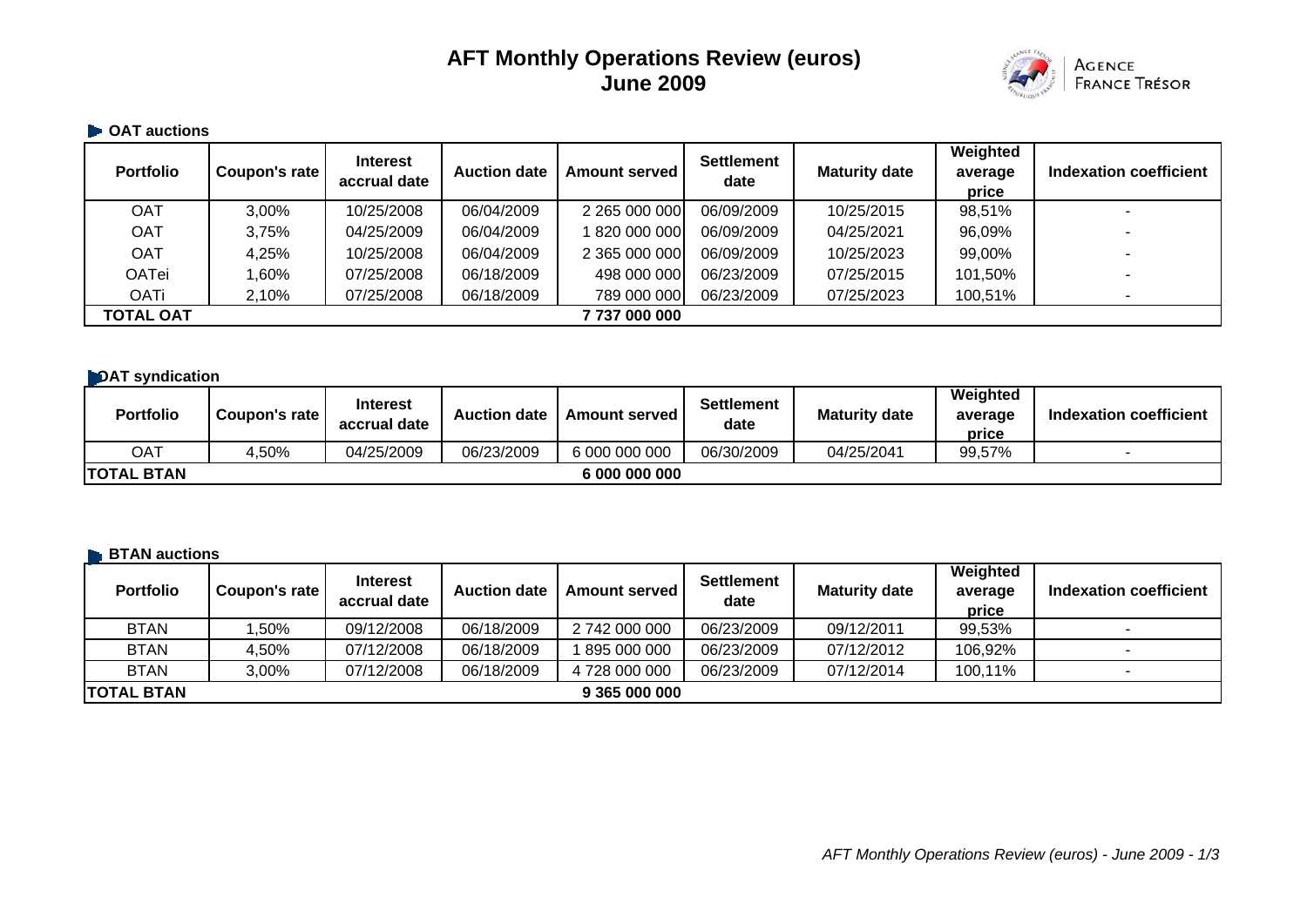| <b>BTF</b> auctions |                     |              |                                            |                        |                      |                                        |  |
|---------------------|---------------------|--------------|--------------------------------------------|------------------------|----------------------|----------------------------------------|--|
| <b>Portfolio</b>    | <b>Auction date</b> | Term (weeks) | <b>Amount</b><br>served ( <del>t</del> on) | <b>Settlement date</b> | <b>Maturity date</b> | <b>Weighted average</b><br>rate $(\%)$ |  |
| <b>BTF</b>          | 06/02/2009          | 8            | 1585                                       | 06/04/2009             | 07/30/2009           | 0,737                                  |  |
| <b>BTF</b>          | 06/02/2009          | 13           | 3698                                       | 06/04/2009             | 09/03/2009           | 0,741                                  |  |
| <b>BTF</b>          | #REF!               | 22           | 2 0 9 5                                    | 06/04/2009             | 11/05/2009           | 0,781                                  |  |
| <b>BTF</b>          | 06/02/2009          | 52           | 2813                                       | 06/04/2009             | 06/03/2010           | 0,880                                  |  |
| <b>BTF</b>          | 06/02/2009          | 9            | 1611                                       | 06/11/2009             | 08/13/2009           | 0,811                                  |  |
| <b>BTF</b>          | 06/08/2009          | 12           | 3 9 0 0                                    | 06/11/2009             | 09/03/2009           | 0,825                                  |  |
| <b>BTF</b>          | 06/08/2009          | 25           | 2747                                       | 06/11/2009             | 12/03/2009           | 0,904                                  |  |
| <b>BTF</b>          | 06/08/2009          | 51           | 2 2 3 5                                    | 06/11/2009             | 06/03/2010           | 1,066                                  |  |
| <b>BTF</b>          | 06/08/2009          | 10           | 2 1 2 5                                    | 06/18/2009             | 08/27/2009           | 0,731                                  |  |
| <b>BTF</b>          | 06/15/2009          | 13           | 3708                                       | 06/18/2009             | 09/17/2009           | 0,748                                  |  |
| <b>BTF</b>          | 06/15/2009          | 28           | 1586                                       | 06/18/2009             | 12/31/2009           | 0,827                                  |  |
| <b>BTF</b>          | 06/15/2009          | 50           | 2681                                       | 06/18/2009             | 06/03/2010           | 0,965                                  |  |
| <b>BTF</b>          | 06/15/2009          | 8            | 2 0 9 8                                    | 06/25/2009             | 08/20/2009           | 0,683                                  |  |
| <b>BTF</b>          | 06/22/2009          | 12           | 3646                                       | 06/25/2009             | 09/17/2009           | 0,693                                  |  |
| <b>BTF</b>          | 06/22/2009          | 27           | 2 5 3 0                                    | 06/25/2009             | 12/31/2009           | 0,771                                  |  |
| <b>BTF</b>          | 06/22/2009          | 13           | 3847                                       | 07/02/2009             | 10/01/2009           | 0,636                                  |  |
| <b>BTF</b>          | 06/29/2009          | 26           | 1614                                       | 07/02/2009             | 12/31/2009           | 0,757                                  |  |
| <b>BTF</b>          | 06/29/2009          | 36           | 1585                                       | 07/02/2009             | 03/11/2010           | 0,806                                  |  |
| <b>BTF</b>          | 06/22/2009          | 52           | 2778                                       | 07/02/2009             | 07/01/2010           | 0,913                                  |  |
| <b>TOTAL BTF</b>    |                     |              | 48 882                                     |                        |                      |                                        |  |